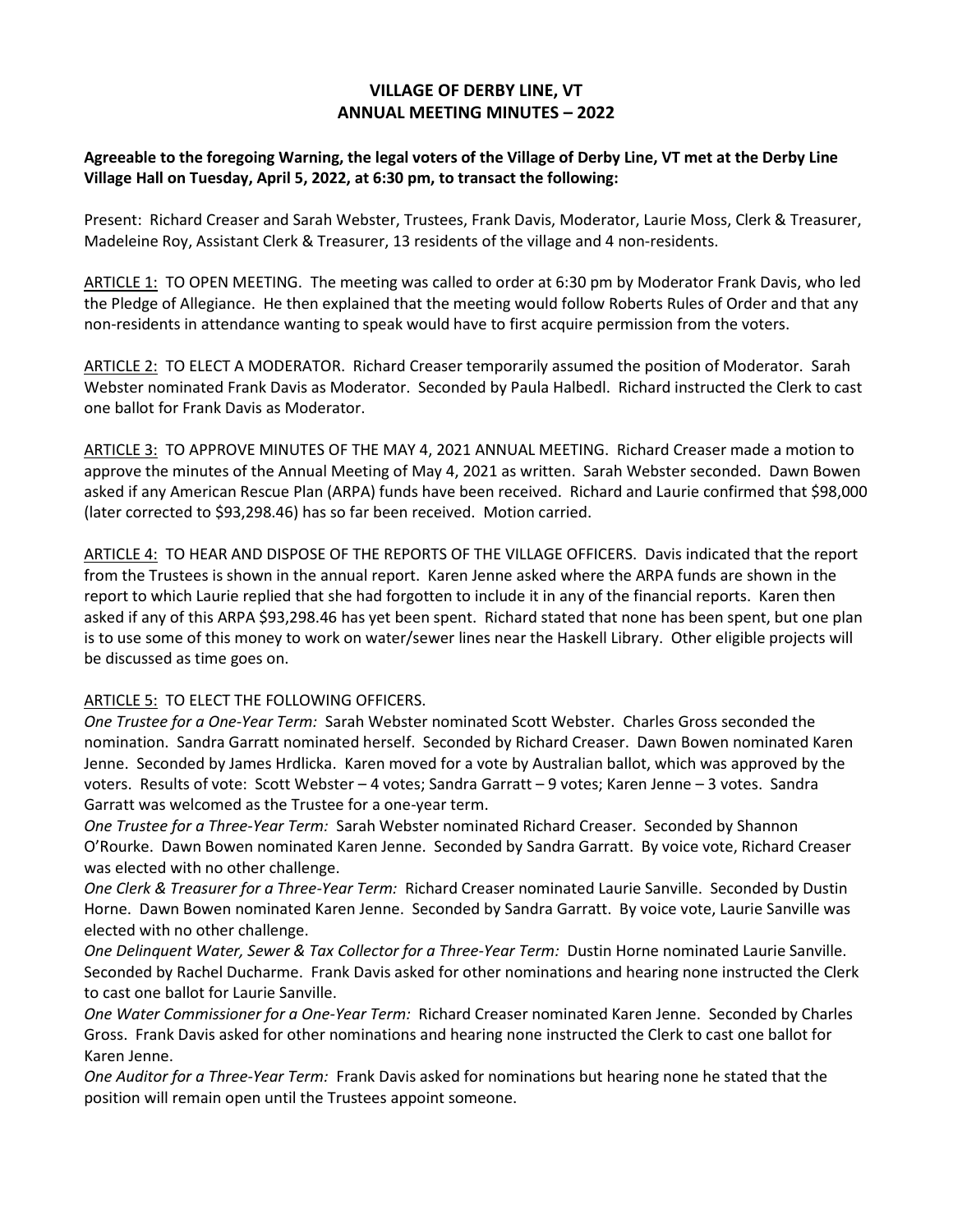ARTICLE 6: TO SEE IF THE VILLAGE WILL VOTE TO COLLECT TAXES THROUGH THE TREASURER AS PROVIDED IN TITLE 32, V.S.A., SECTIONS 4791, 4792 AND 4793. Karen Jenne made a motion for the village to collect taxes as set forth in Title 32 above. Richard Creaser seconded. Motion carried.

ARTICLE 7: TO SEE IF THE VILLAGE WILL VOTE TO COLLECT WATER AND SEWER PAYMENTS THROUGH THE TREASURER AS PROVIDED IN TITLE 32, V.S.A., SECTIONS 5136, 1674 AND V.S.A. SECTION 5151. Richard Creaser made a motion for the village to collect water and sewer payments as set forth in Title 32 above. Karen Jenne seconded. Motion carried.

ARTICLE 8: TO SEE IF THE VILLAGE WILL VOTE TO AUTHORIZE THE TRUSTEES TO BORROW MONEY TO MEET THE CURRENT EXPENSES IN ANTICIPATION OF TAXES. Karen Jenne made a motion to authorize the Trustees to borrow money to meet expenses in anticipation of taxes. Julie Gunn seconded. Karen Jenne asked if the Trustees anticipate having to borrow money at any time before revenues are received, to which Richard answered No. Dustin Horne asked what would fall into this category. Richard advised that it would most likely be something like unanticipated broken water and sewer lines. Motion carried.

ARTICLE 9: TO AUTHORIZE THE TRUSTEES TO DESIGNATE ANY UNUSED BALANCE OF THE ENDING FISCAL YEAR'S SAND/GRAVEL/SALT BUDGET TO THE ROAD REPAIR CAPITAL FUND. Rachel Ducharme moved to authorize the Trustees to designate any unused balance of the ending fiscal year's sand/gravel/salt budget to the Road Repair Capital fund. Paula Halbedl seconded. Karen Jenne asked the Treasurer what this past year's ending balance was in the Sand/Gravel/Salt budget. Laurie Moss stated that it was approximately \$11,000 (specifically \$10,767.28).

Dawn Bowen asked for an explanation of the \$32,570.16 figure called "Over Budget" on Page 15 of the village budget in the annual report. Laurie and Richard explained that this "over Budget" is an incorrect term and should be called "unexpended funds" which simply get rolled over into the next year's budget.

Karen moved to amend this article to read: TO AUTHORIZE THE TRUSTEES TO DESIGNATE THE UNUSED BALANCE OF \$10,767.28 OF THE ENDING FISCAL YEAR'S SAND/GRAVEL/SALT BUDGET TO THE ROAD REPAIR CAPITAL FUND. Seconded by Richard Creaser. Motion carried.

A voice vote was taken on the first motion for this article. Motion carried.

ARTICLE 10: TO AUTHORIZE THE TRUSTEES TO RAISE THE SUM OF \$30,000 TO BE PLACED IN THE EXISTING ROADS PAVING PLAN. Richard Creaser made a motion to authorize the Trustees to raise \$30,000 for the Roads Paving Plan. James Hrdlicka seconded. Dustin Horne asked if this money will be for paved roads. Richard stated that it will be for any village roads that need work. Albert Stebenne asked if there are any federal funds or grants available for paving streets and if the village has any plans to pave Dashner Circle. Sarah Webster stated that there are no current plans to pave Dashner Circle. Richard stated that he does not know of any available federal or grant monies now available and that the village has a somewhat outdated quote of \$55,000 for paving Dashner and that there are no definite plans at this time to pave or re-pave any streets. However, we have recently had an inventory done by a representative of a local paving company of all paved streets to either reclaim or overlay in the order of each one's needs. Just reclaiming or overlaying all the existing paved streets that are not state highways comes to just under \$600,000. We have the funds to take care of Dashner's approximate \$55,000, but obviously not for all the \$600,000. Because this inventory was just recently received, no commitments have yet been made and the challenge of determining priorities will come in the next year. We now have approximately \$118,000 plus the \$10,767.28 from tonight's allocation from the Sand/Gravel/Salt ending fiscal year's budget in the Roads Paving Fund. Stebenne asked which streets are in most need. Richard read from the inventory that Herrick Rd. will cost at least \$110,000, Patenaude St. at least \$45,000, Louis St at least \$65,000, etc. Horne asked if it would make sense to pave Dashner at the same time as Patenaude St. since they are near each other. Richard stated that decisions on paving will be made in the most logical manner.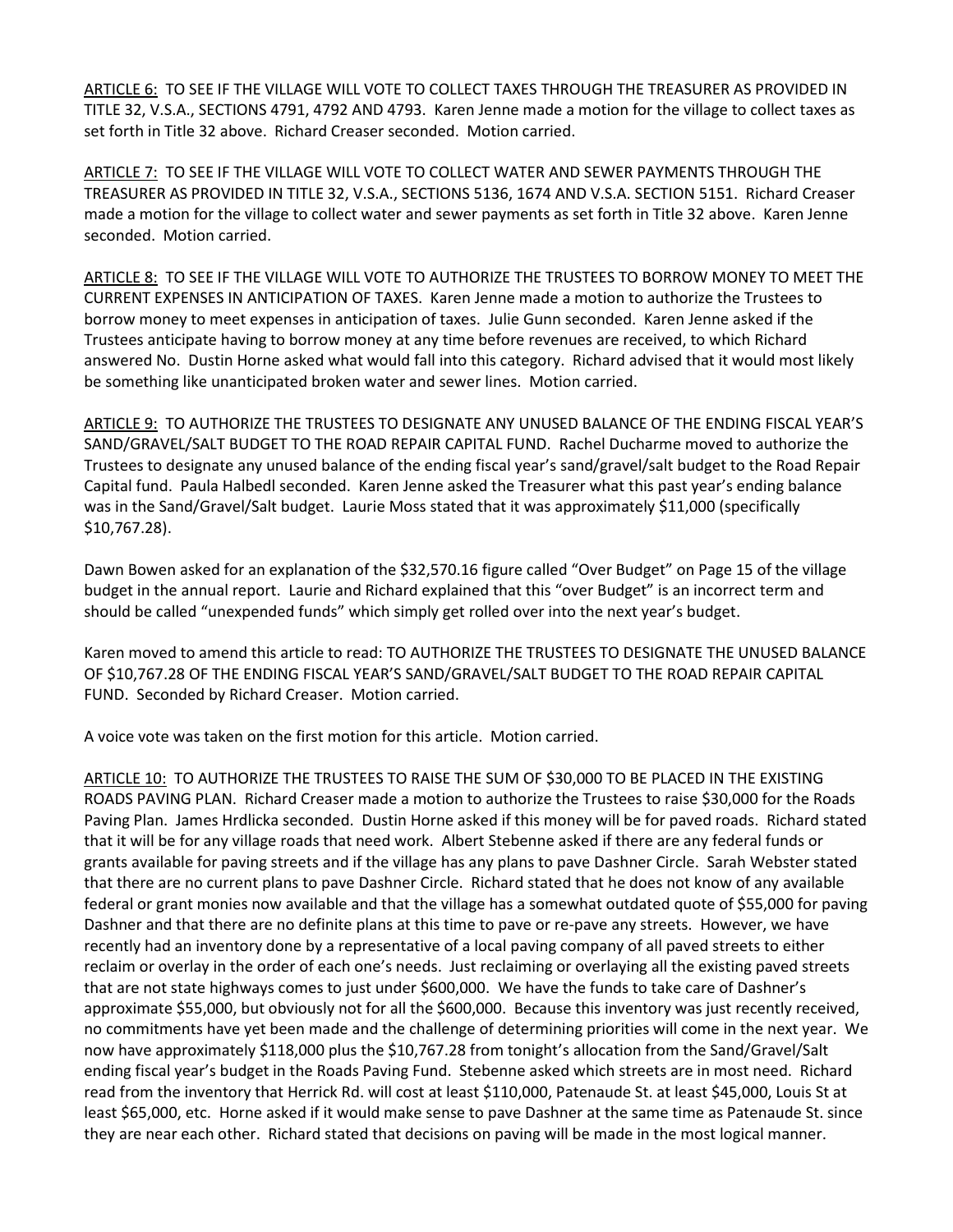Frank Davis reminded everyone that this detailed discussion should be conducted at a regular Trustees meeting as it is not germane to the annual meeting. Karen Jenne suggested that the Trustees wait until oil/asphalt prices go down. Richard stated that no decisions have yet been made and it most likely will go into next year before any paving gets done at which time, hopefully the prices will have gone down. Motion carried.

ARTICLE 11: TO SEE IF THE VILLAGE WILL MAKE A DONATION OF \$500 TO THE DERBY LINE FIRE DEPT. FOR USE OF ITS EQUIPMENT. Julie Gunn made a motion that the village donate \$500 to the Derby Line Fire Dept. for use of its equipment. Dustin Horne seconded. Richard Creaser made a motion to amend the amount in this motion to \$1,000. Paula Halbedl seconded. A vote was taken to allow the amendment. Motion carried. James Hrdlicka asked for an example of the use of the fire department equipment. Brian Fletcher, Road Foreman for the village and a non-resident, was given permission to speak. He stated that occasionally the fire truck is used to flush water or sewer lines. A vote was taken on the amended motion. Motion carried.

ARTICLE 12: TO SEE IF THE VILLAGE WILL MAKE A DONATION OF \$2,500 TO ASSIST IN THE MAINTENANCE OF THE HASKELL FREE LIBRARY. Paula Halbedl made a motion that the village donate \$2,500 to the Haskell Free Library. Charles Gross seconded. Julie Gunn asked if this donation has been made in the past and she was assured that this is a recurring annual donation. Motion carried.

ARTICLE 13: TO SEE IF THE VILLAGE WILL VOTE TO AUTHORIZE THE TRUSTEES TO ASSIGN \$20,000 OF AMERICAN RESCUE PLAN (ARPA) FUNDS FOR THE HASKELL LIBRARY & OPERA HOUSE THAT WILL LEVERAGE SIMILAR FUNDS FROM TWO OTHER SOURCES. Karen Jenne moved to authorize the Trustees to assign \$20,000 of ARPA funds for the Haskell Library & Opera House. Seconded by Sarah Webster. Paula Halbedl, Board President of the Haskell, noted that they have been offered \$40,000 in matching funds if the village is willing to provide this \$20,000. She gave a short description of their goal of holding year-round events in the opera house by installing new energy efficient windows and replacing all lighting and sound system. They have so far raised \$75,000 for a new roof. Dawn Bowen asked Paula if any contributions have been made by Canada. Paula indicated that the Cultural Arts Fund of Canada has contributed \$68,000 toward lighting and sound system upgrades. Richard commented that in considering this article, the Trustees felt the request from the Haskell would help give our village cultural identity. Baxter Park adds beauty to the village and the Haskell is the cultural center of our village. However, the Trustees also felt that this issue should be brought before the voters. Motion carried.

ARTICLE 14: TO SEE IF THE VILLAGE WILL AUTHORIZE THE TRUSTEES TO SELL REAL ESTATE AND IMPROVEMENTS THEREUPON. Karen Jenne made a motion to authorize the Trustees to sell real estate and improvements thereupon. Seconded by Julie Gunn. Karen asked if there are any thoughts of selling the old garage. Richard affirmed that it is still the intention of the Trustees to do so, but we still have not received written notification from the State of Vermont that there is no oil or gas contamination at that site. As soon as that is received, the sales process will be started. He also stated that the money from this sale will be used to build a facility for storage of park items like picnic tables and benches. Any remaining balance will then be placed in the Roads Paving Fund. Motion carried.

ARTICLE 15: TO SEE IF THE VILLAGE WILL VOTE TO PAY EACH TRUSTEE THE SUM OF \$1,500. Dustin Horne made a motion to pay each Trustee \$1,500. Seconded by Paula Halbedl. Discussion: Bethany Creaser asked how many years the payment to the Trustees has been at \$1,500 to which Laurie Sanville replied that it has been at \$1,500 for at least thirteen years and probably longer. Karen Jenne stated that the Auditors have the right to change this figure. Karen moved for an amended article to read: TO SEE IF THE VILLAGE WILL VOTE TO PAY EACH TRUSTEE THE SUM OF \$2,000. Seconded by Shannon O'Rourke. A vote was taken to allow the amendment. Motion carried. A vote was taken on the amended article. Motion carried.

ARTICLE 16: TO SEE IF THE VILLAGE WILL VOTE TO PAY THE TREASURER THE SUM OF \$10,000. Dustin Horne made a motion to pay the Treasurer the sum of \$10,000. Rachel Ducharme seconded. Motion carried.